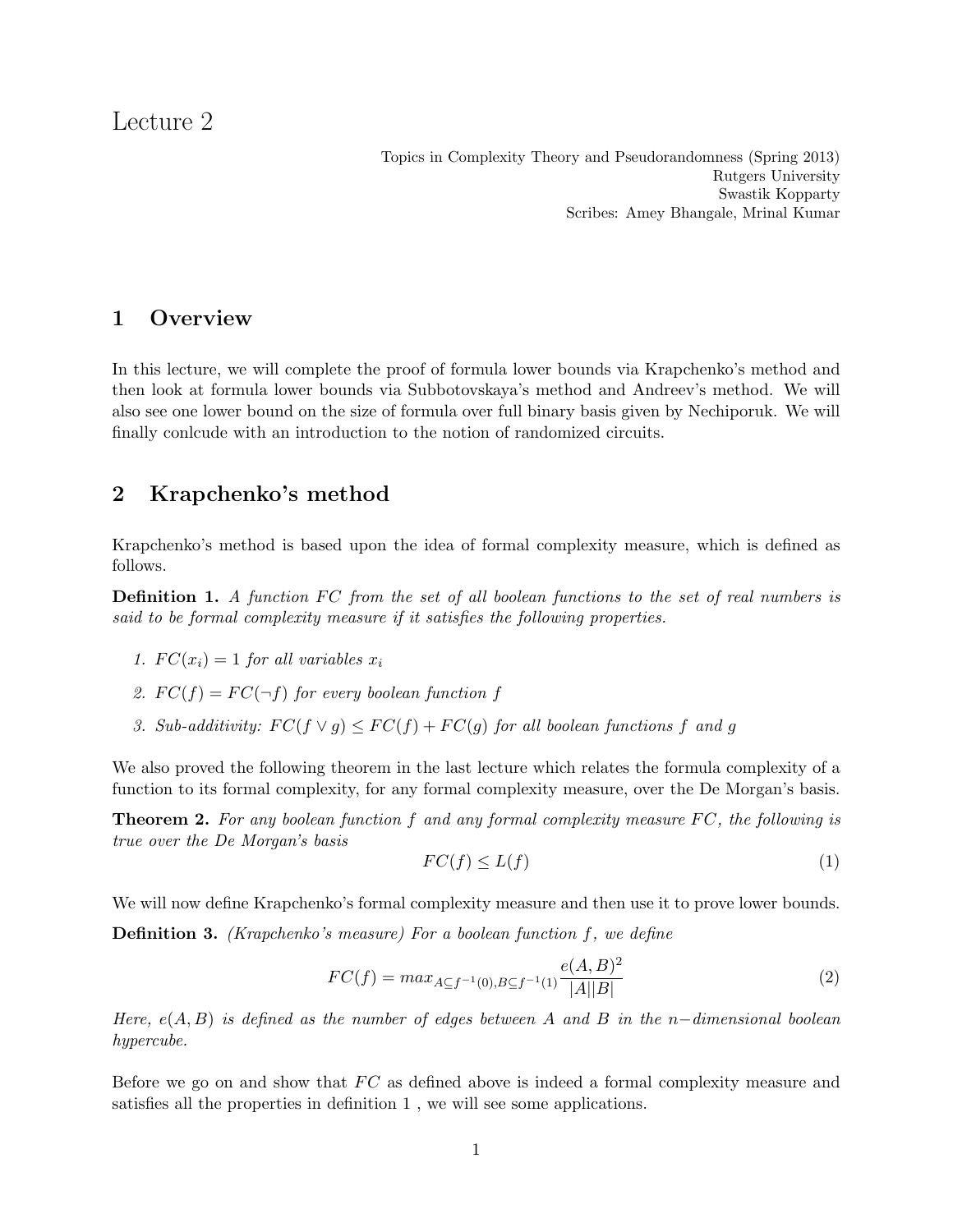#### 2.1 Formula Lower Bound for Parity over De Morgan's basis

We will now show any formula computing the PARITY of n bits must be of size  $\Omega(n^2)$ . We first prove the following lemma.

**Lemma 4.** For the formal complexity defined in definition 3,  $FC(PARITY) \geq n^2$ .

*Proof.* To prove the statement, it is sufficient to show a set  $A \subseteq PARTTY^{-1}(0)$  and a set  $B \subseteq$  $PARITY^{-1}(1)$ , such that  $\frac{e(A,B)^2}{|A||B|} \geq n^2$ . Let us take  $A = PARITY^{-1}(0)$  and  $B = PARITY^{-1}(1)$ . Now, for any x, such that  $\widehat{PARITY}(X) = 0$ , all its n neighbours in the boolean hypercube will have parity 1 and vice versa. Therefore,  $e(A, B) = n2^{(n-1)}$ , where  $|A| = |B| = 2^{n-1}$ . Subsituting back in the definition of FC, we obtain  $FC(PARITY) \geq n^2$ .  $\Box$ 

Now, from the lemma above and theorem 2, we have the following theorem.

**Theorem 5.** (Krapchenko) Any formula which computes a PARITY of n bits over the De Morgan's basis, must have size  $\Omega(n^2)$ .

#### 2.2 Formula lower bound for Majority over De Morgan's basis

We will now show a formula lower vbound for the majority of  $n$  bits, via proving that the formal complexity of the majority function is high. More precisely, we will prove the following lemma.

**Lemma 6.** For the formal complexity defined in definition 3,  $FC(MAJ) \ge \Omega(n^2)$ .

Proof. The proof idea is again very similar to the proof for the parity function. We first check if the sets defined in lemma 4 work. For the majority function, the only strings  $x \in MAJ^{-1}(1)$ , which have a neighbour in  $MAJ^{-1}(0)$  are the ones which have  $\frac{n}{2} - 1$  ones. Moreover, the number of such neighbours is precisely  $\frac{n}{2} + 1$ . For the simplicity of presentation, let us assume that *n* is even. The asymptotics remain the same even for an odd n. Now, if we take our set  $A = MAJ^{-1}(0)$  and set  $B = MAJ^{-1}1$ , we get  $e(A, B) = \left(\frac{n}{2} + 1\right)\left(\frac{n}{2 - 1}\right)$ . Hence, we get

$$
FC(MAJ) \ge \frac{\left(\left(\frac{n}{2} + 1\right)\left(\frac{n}{2} - 1\right)\right)^2}{2^{2(n-1)}}\tag{3}
$$

which is just linear in  $n$ . So, we do not get anything non trivial. It can be observed that all the edges across A and B are concentrated between the strings which have just less than half  $1's$  and the strings which have one more 1 than them. Keeping this in consideration, let us redefine the sets A and B as follows. Let  $A = \binom{[n]}{\frac{n}{2}-1}$  and let  $B = \binom{[n]}{\frac{n}{2}}$ . Clearly the number of edges between A and  $B$  remains the same while their sizes becomes smaller. So, we get

$$
FC(MAJ) \ge \frac{\left(\left(\frac{n}{2} + 1\right)\left(\frac{n}{2} - 1\right)\right)^2}{\left(\frac{n}{2} - 1\right)\left(\frac{n}{2}\right)}\tag{4}
$$

 $\Box$ 

which is  $\Omega(n^2)$ .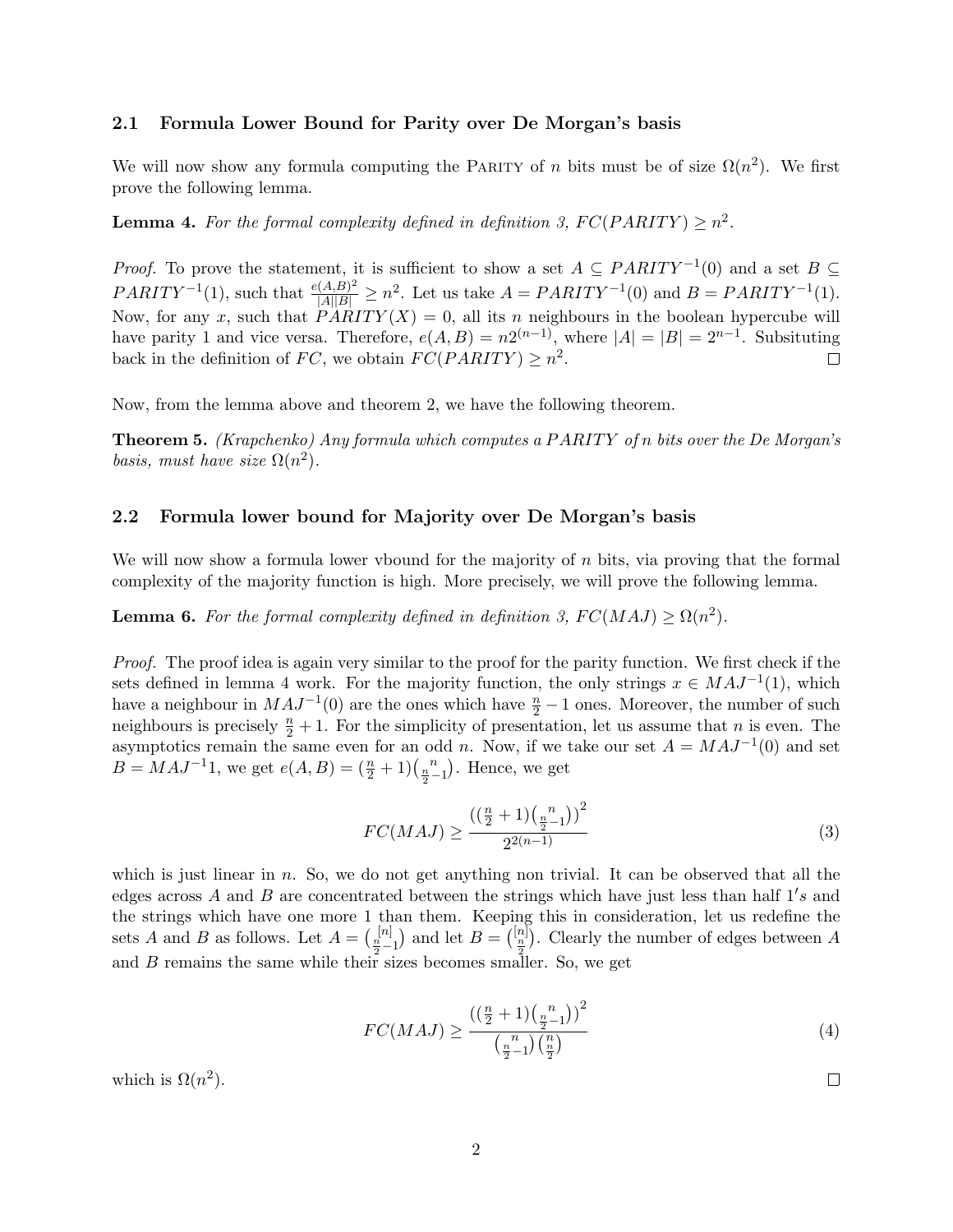From the lemma above and theorem 2, we get the following theorem.

**Theorem 7.** Any formula which computes a MAJ of n bits over the De Morgan's basis, must have size  $\Omega(n^2)$ .

#### 2.3 FC is a formal complexity measure

We will now verify that the function  $FC$ , as defined in definition 3 indeed satisfies all the properties mentioned in definition 1. To this end, we will verify the properties sequentially.

1.  $FC(x_i) = 1$ , for all variables  $x_i$ 

*Proof.* For the function  $f(x) = x_i$ ,  $f^{-1}(0) = \{x : x_i = 0\}$  and  $f^{-1}(1) = \{x : x_i = 1\}$ . We can observe that the number of neighbours that any string in  $f^{-1}(0)$  can have in  $f^{-1}(1)$ is at most 1, and vice-versa. So, for any sets  $A \subseteq f^{-1}(0)$  and  $B \subseteq f^{-1}(1)$ ,  $\frac{e(A,B)}{|A|} \le 1$ and  $\frac{e(A,B)}{|B|} \leq 1$ . Multiplying together, we have  $FC(x_i) \leq 1$ . Now, consider  $A = \{0^n\}$  and  $B = \{0^{n-i}10^{i-1}\}.$  Clearly,  $e(A, B) = |A| = |B| = 1$ . So, we have  $FC(x_i) \geq 1$ . Consequently, we get  $FC(x_i) = 1$ .  $\Box$ 

2.  $FC(f) = FC(\neg f)$  for all boolean functions f.

*Proof.* The proof follows from the fact that the definition of  $FC$  is symmteric with respect to 0 and 1.  $\Box$ 

3. Sub-additivity:  $FC(f \vee g) \leq FC(f) + FC(g)$  for all boolean functions f and g

*Proof.* Let  $h = f \vee g$ . For the proof, it would suffice if for every pair of sets  $A \in h^{-1}(0)$  and  $B \in h^{-1}(1)$ , we could show the existence of sets  $A_f \in f^{-1}(0)$ ,  $A_g \in g^{-1}(0)$ ,  $B_f \in f^{-1}(1)$  and  $B_g \in g^{-1}(1)$  which satisfy

$$
\frac{e(A,B)^2}{|A||B|} \le \frac{e(A_f,B_f)^2}{|A_f||B_f|} + \frac{e(A_g,B_g)^2}{|A_g||B_g|} \tag{5}
$$

We also observe the following relationships.

- $h^{-1}(0) = f^{-1}(0) \cap g^{-1}(0)$
- $h^{-1}(1) = f^{-1}(1) \cup g^{-1}(1)$

Now taking these into consideration, for any  $A \in h^{-1}(0)$ , take  $A_f = A_g = A \subseteq h^{-1}(0) =$  $f^{-1}(1) \cap g^{-1}(1)$  and take  $B_f = B \cap f^{-1}(1)$  and take  $B_g = B \setminus B_f$ . So,  $B_f, B_g$  is a partition of B. Therefore, we also have  $e(A, B) = e(A, B_f) + e(A, B_g)$ .

Now, invoking the inequality in claim 8, which is proved below with  $a = e(A, B_f)$ ,  $b =$  $e(A, B_q), c = |B_q|$  and  $d = |B_f|$ , we get

$$
\left(\frac{e(A, B_f)^2}{|B_f|} + \frac{e(A, B_g)^2}{|B_g|}\right) \ge \frac{(e(A, B_f) + e(A, B_g))^2}{(|B_f| + |B_g|)}
$$
(6)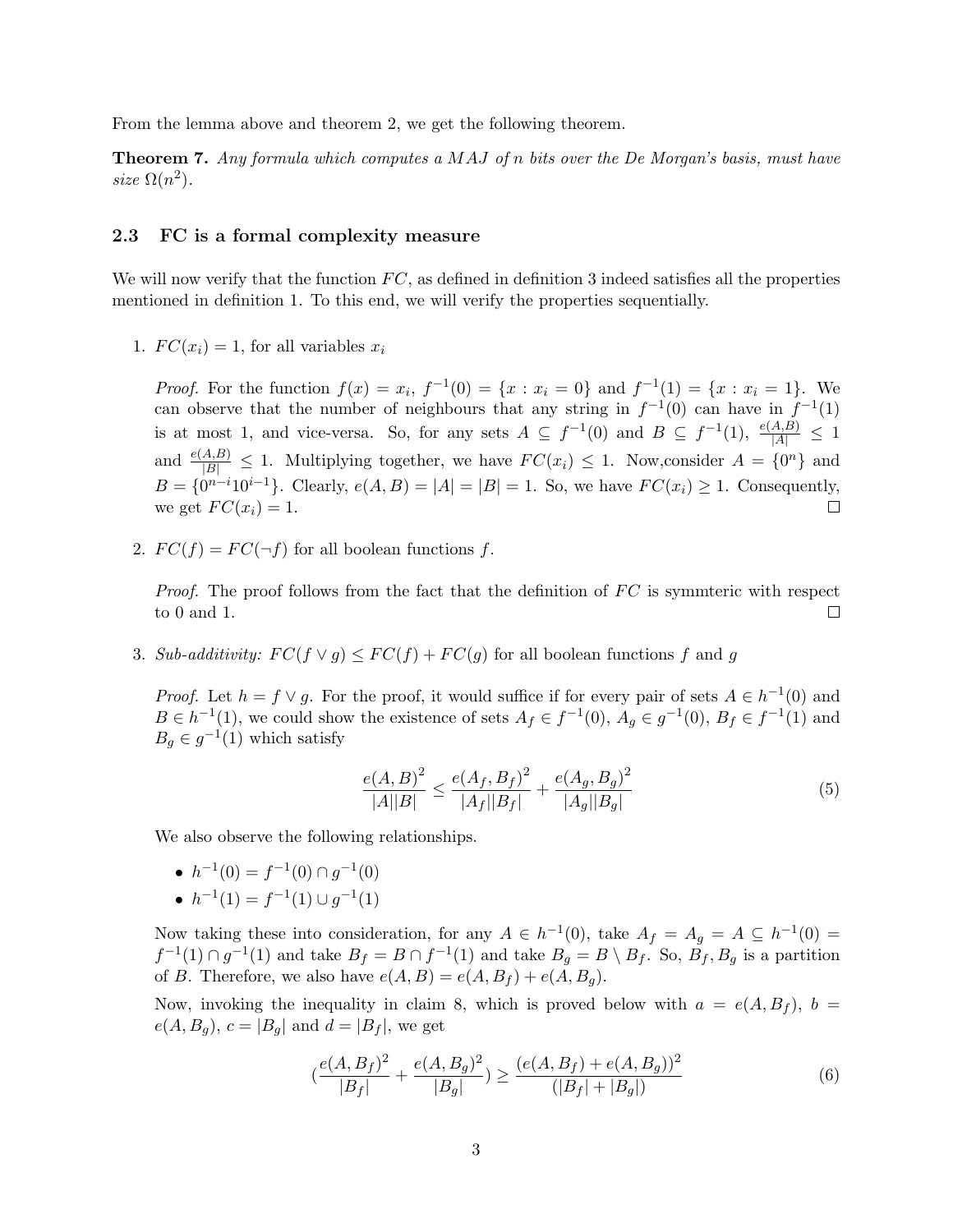Dividing by  $|A|$  both sides, we get

$$
\left(\frac{e(A, B_f)^2}{|A||B_f|} + \frac{e(A, B_g)^2}{|A||B_g|}\right) \ge \frac{(e(A, B_f) + e(A, B_g))^2}{|A|(|B_f| + |B_g|)}
$$
(7)

which is the same as

$$
\left(\frac{e(A,B_f)^2}{|A||B_f|} + \frac{e(A,B_g)^2}{|A||B_g|}\right) \ge \frac{(e(A,B)^2}{|A||B|}\tag{8}
$$

Hence, we obtain

$$
FC(H) \le FC(f) + FC(g)
$$
\n(9)

 $\Box$ 

**Claim 8.** For any four positive real numbers  $a, b, c, d$ ,

$$
\frac{(a+b)^2}{(c+d)} \le \frac{a^2}{d} + \frac{b^2}{c}
$$
 (10)

*Proof.* Since a, b, c, d are positive real numbers, using the  $AM - GM$  inequality on  $\frac{c.a^2}{d}$  and  $\frac{d.b^2}{c}$ , we get

$$
\frac{c.a^2}{d} + \frac{d.b^2}{c} \ge 2.\sqrt{\left(\frac{c.a^2}{d}\frac{d.b^2}{c}\right)} = 2ab\tag{11}
$$

Adding  $a^2 + b^2$  on both sides of the inequality, we obtain

$$
\frac{(c+d).a^2}{d} + \frac{(c+d).b^2}{c} \ge a^2 + b^2 + 2ab
$$
 (12)

Dividing both sides by the positive quantity  $(c+d)$ , we get

$$
\frac{(a+b)^2}{(c+d)} \le \frac{a^2}{d} + \frac{b^2}{c}
$$
 (13)

 $\Box$ 

Exercise: Show that using Krapchenko's method one cannot get a lower bound better that  $\Omega(n^2)$ .

### 3 Subbotovskaya's method

We will now look at another formula lower bound proved via a different method. Before moving onto the method, let us define a few ideas which will be cruicially used in the rest of the lecture.

**Definition 9. Restrictions of a function:** Given a boolean function f, a restriction of f is a function which can be obtained from f by setting a subset of variables to some fixed values.

Observe that, given the formula for a function  $f$ , we can obtain the formula for any restriction of f by setting a subset of variables to some fixed value in the formula. This procedure reduces the size of the formula in following ways.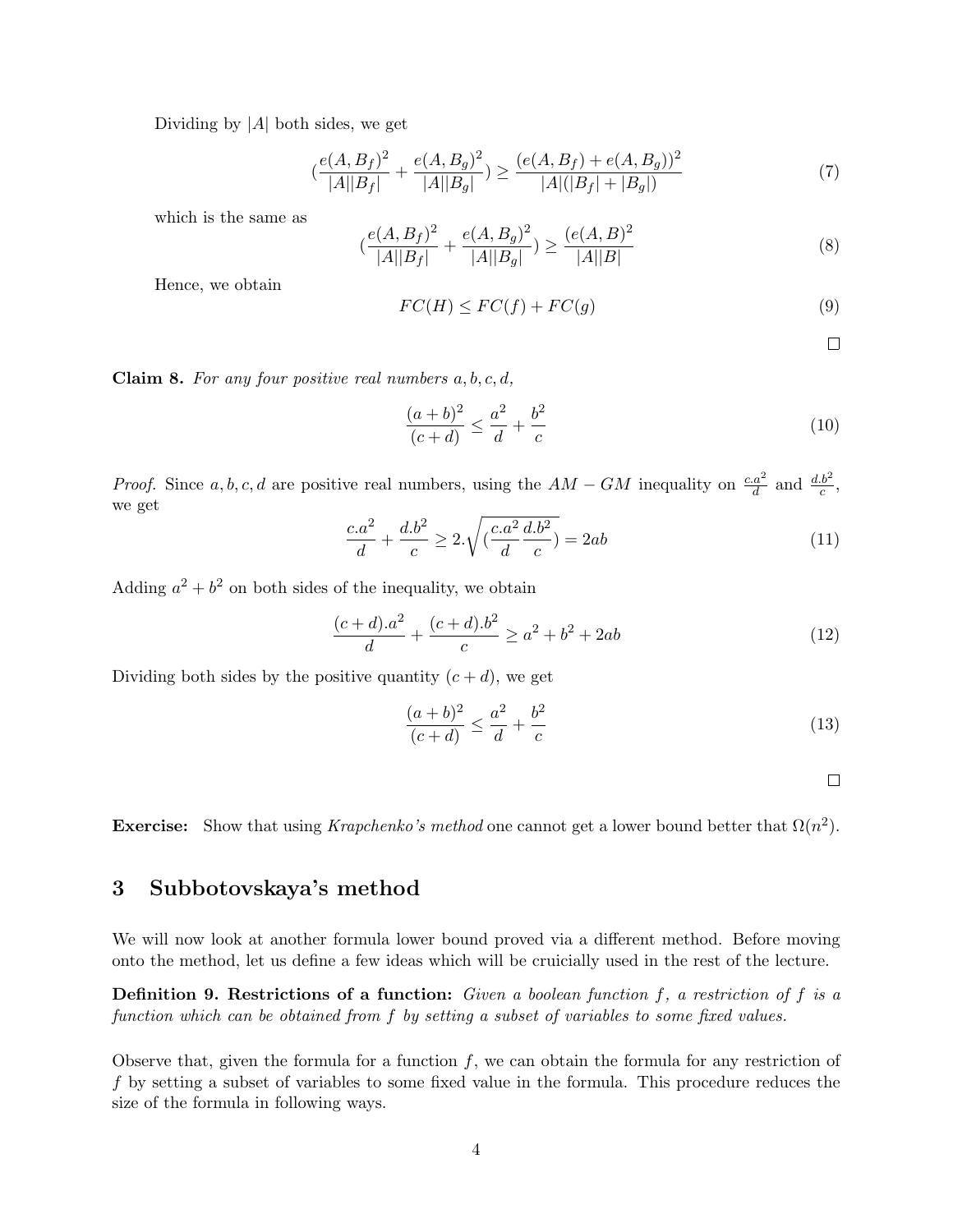- A leaf gets set to either 0 or 1 and so the number of leaves which are indexed by variables reduces.
- Setting a variable to some value might directly or convert an existing non trivial gate in the circuit into a trivial gate. Here, a gate is said to be trivial if it computes a constant function, it is non trivial otherwise. If a gate trivializes due to setting one of its input variables, the number of leaves reduces by 2, for every leaf which is set to a constant.

We also observe the following properties of an optimal formula  $F$  computing a function.

- Without loss of generality, we can assume that all the leaves in the formula are labelled by input variables. Otherwise, the formula can be reduced in size further, which would contradict optimality of F. For example,  $f \vee 1$  can be replaced by 1 and  $f \vee 0$  can be replaced by f, and similarly for  $\land$  gates.
- Let there be an  $\wedge$  gate in F such that its output  $h = x_i \wedge g$ . Then, without loss of generality, we can assume that the sub-formula computing  $g$  does not depend upon  $x_i$ . The observation follows from the fact that if  $x_1$  is 0, then  $h = 0$  and so h depends on g only if  $x_i = 1$ . So, the subformula for  $g$  can be replaced by a formula where every occurence of  $x_i$  in the subformula for g is replaced by 1. This entire procedure leads to no increase in size of f. An  $\vee$  gate of the form  $x_i \vee g$  can be handled similarly.

For the rest of the lecture, we would be working with a formula satisfying these two properties. We will call such a formula to be nice.

Definition 10. Nice formula: A formula computing a function is said to be nice if it satisfies the above two properties.

We can observe that an arbitary formula for a function can be converted into a a nice formula without an increase in size.

Intuition: The basic idea of Subbotovskaya's proof is the following. If there is a formula computing a function f, we can compute a formula for any restriction of f from it. Now, if we somehow knew that this process of restriction leads to a drastic decrease in size, yet the restriction obtained is a non trivial function in the remaining variables and hence has a non-trivial size, we will get a lower bound. For any nice formula having s leaves has an input variable labelling at least  $\frac{s}{n}$  leaves, if it computes a function of n variables. So, setting this variable to either 0 or 1, reduces the size of the formula by a factor of at least  $(1 - \frac{1}{n})$  $\frac{1}{n}$ ). If we continue restricting the formula, till it depends on just one variable, we get  $\Pi_{i=n}^2(1-\frac{1}{i})$  $\frac{1}{i}$ ) $s \geq 1$ , which just gives us a trivial bound  $s \geq n$ . So, we need to prove a better shrinkage factor if we hope to obtain a nontrivial lower bound. The following lemma helps us achieve this goal.

**Lemma 11. Random Restrictions:** For any boolean function  $f$ , let  $F$  be the optimal sized formula computing f over the De Morgan basis. Consider the following random process. We select a subset of variables of size  $n-k$  uniformly at random and independently set each of these variables to 0 or 1, each with probability 0.5. Let us denote this proess by  $\rho$  and the resulting formula obtained from this process by  $F|_{\rho}$ . Then,

$$
\mathbb{E}[|F|_{\rho}|] \le \left(\frac{k}{n}\right)^{1.5} |F| \tag{14}
$$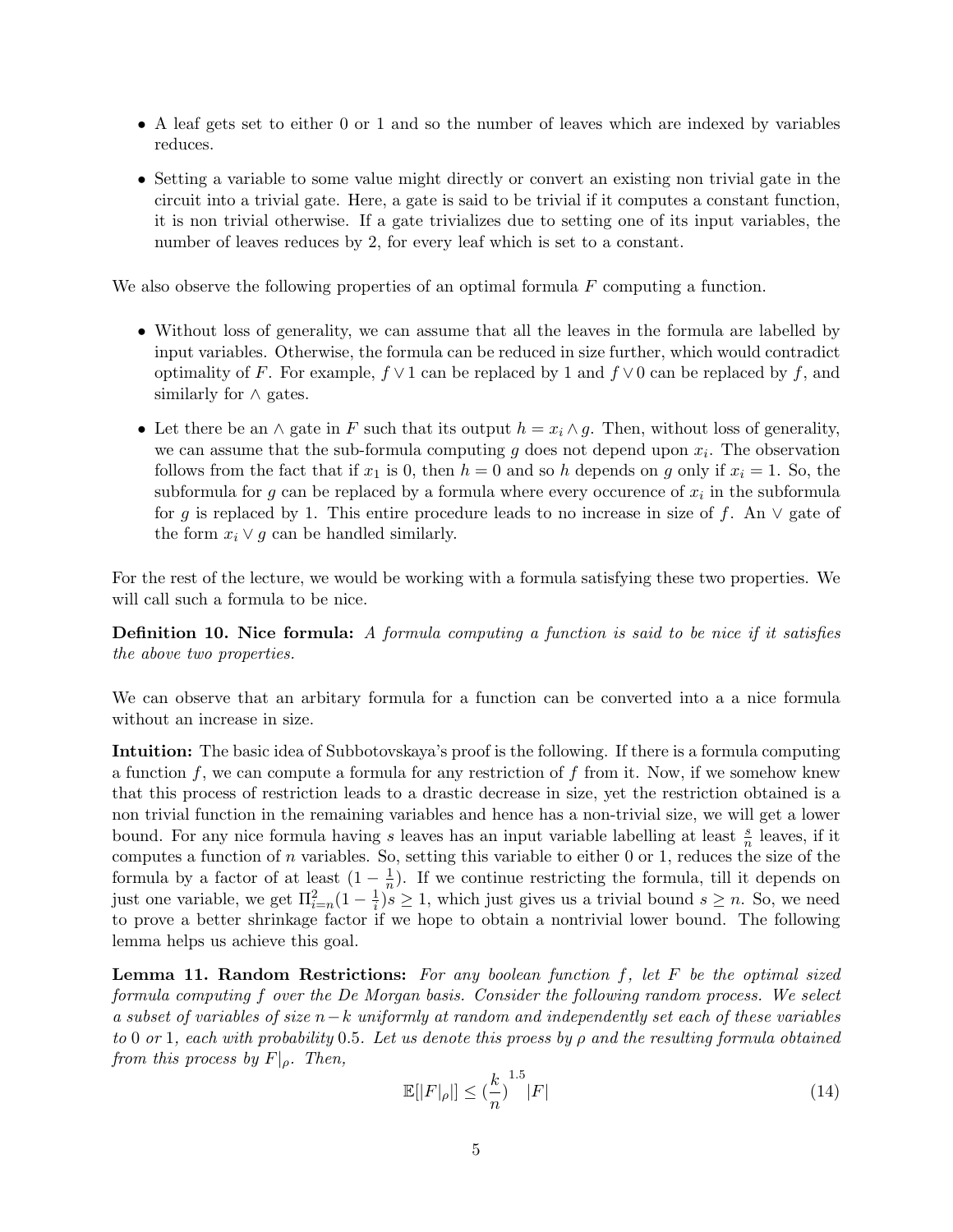To prove the lemma, we will analyse the effect of randomly restricting one variable in the formula, chosen uniformly at random. We will first prove the following lemma.

**Lemma 12.** For any boolean function f, let F be the optimal sized nice formula computing f over the De Morgan basis. Let us define the following random process ρ. Let us pick one variable uniformly at random and set it to 0 or 1 with probability 0.5 each. Then, the expected size of the formula computing the function  $f|_{\rho}$  is at most  $|F|(1-\frac{1.5}{n})$  $\frac{.5}{n}).$ 

*Proof.* For each  $i \in [n]$ , let  $s_i$  be the number of leaves labelled with  $x_i$ . Now, when we apply the random restriction, the formula  $F$  is affected in the following two ways.

- Any variable which is set to a constant leads to a decrease in the number of leaves.
- If one of the inputs of an ∨ gate gets set to 1, then it can be replaced by a constant 1 and the number of leaves decreases by at least 2. Similarly, if an input to an  $\land$  gate gets set to 0, then it can be replaced by 0 and the number of leaves falls by at least 2. Therefore, for every leaf in the original formula, this second decrease of 1 happens with a probability  $\frac{1}{2n}$ . So, expected decrease in the number of leaves per leaf of the original formula is  $2 * \frac{1}{2n} + 1 * \frac{1}{2n} = \frac{3}{2n}$  $\frac{3}{2n}$ . Therefore, by the linearity of expectations, the expected decrease in the number of leaves in the formula is  $s\frac{3}{2}$  $\frac{3}{2n}$ . Observe that since we began with a nice formula, so there is no overcounting being done here.

At the end of the above process, the expected number of leaves surviving in the formula is  $s(1-\frac{1.5}{n})$  $\frac{b}{n}$ ), and we have the lemma.

We now use the above argument sequentially to prove lemma 11.

#### Proof. of lemma 11:

Now, we will apply the lemma again and again  $k$  times to obtain stronger lemma 11. After each step, we will simplify the resulting formula into a nice formula so that the premises of lemma 12 are met. Hence, at the end of  $n-k$  steps, the size of the resulting formula is at most  $\prod_{i=n}^{k-1} (1 - \frac{1.5}{i})$  $\frac{.5}{i}$ ). For every *i*, the *i*<sup>th</sup> term in the above product is positive and is upper bounded by  $(1-\frac{1}{i})$  $(\frac{1}{i})^{1.5}$ . Therefore, the product is at most  $(\frac{k}{n})^{1.5}$ .  $\Box$ 

#### 3.1 Lower bounds for Parity

Let us now apply lemma 11 to obtain lower bounds for *PARITY*. We invoke the lemma for  $k = 1$ . Since the parity function depends upon all its input, even when we restrict a formula computing parity to just one live variable, we still have a non trivial function. Now, lemma 11 tells us that there exists a restriction  $\rho$  such that  $|F|_{\rho}| \leq |F|(\frac{1}{n})$  $\frac{1}{n}$ <sup>1.5</sup> and  $F|_{\rho}$  is non trivial. So, the size of  $F|_{\rho}$  is at least 1. So, we get  $|F|(\frac{1}{n})$  $(\frac{1}{n})^{1.5} \ge 1$ . This implies  $|F| \ge n^{1.5}$ .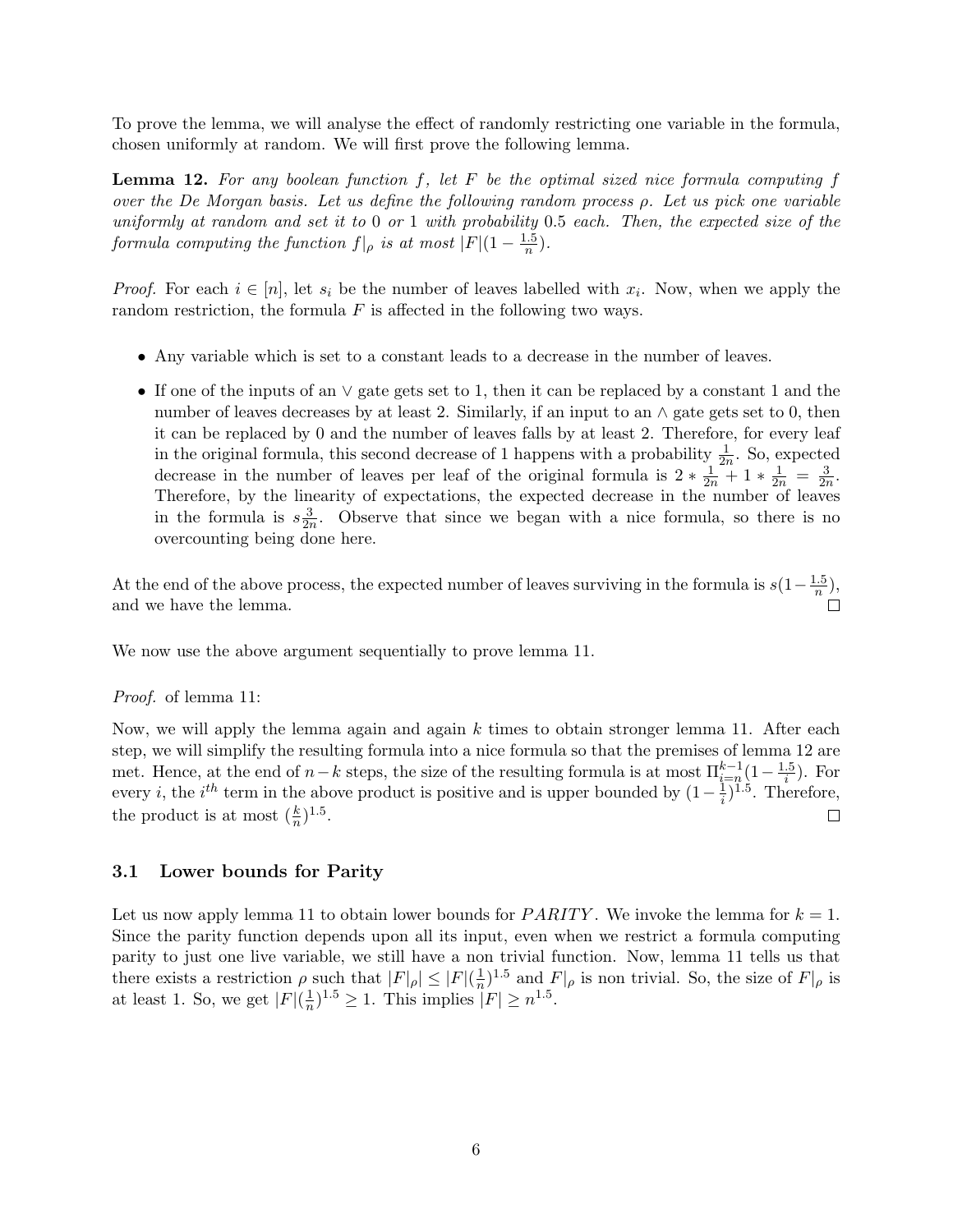### 4 Andreev's method

In this section, we will use Subbotovskaya's method of random restrictions to obtain a stronger lower bound for formula's in De Morgan's basis. Let us first define the function for which we obtain the lower bound.

**Definition 13.** Consider the function  $f : \{0,1\}^{2n} \rightarrow \{0,1\}$  def as follows. First, partition the input 2n bits as follows:

- Let the first n bits be indicated by  $\phi$ . These bits will be treated as the truth table of a boolean function on  $log(n)$  bits.
- The next n bits should be viewed as sitting in a matrix X with  $log(n)$  rows of size  $\frac{n}{log n}$  each.

Then, 
$$
f(\phi, X) = \phi(\bigoplus_{j=1}^{\frac{n}{\log n}} X_{1j}, \bigoplus_{j=1}^{\frac{n}{\log n}} X_{2j}, \dots, \bigoplus_{j=1}^{\frac{n}{\log n}} X_{(\log n)j}).
$$

The following observation follows from the definition.

Observation 14. The function f defined as above is explicitely computable for any input  $x \in$  $\{0,1\}^{2n}$ .

Key Idea for the lower bound : The proof builds up on Subbotovskaya's idea. Consider a string  $\phi$  which is the truth table of a hard function on log n bits. Now, if we randomly restrict some variables in the matrix  $X$ , such that each row of  $X$  has at least one live random variable, we can obtain a resulting formula which can be used to compute the function  $\phi$  over all inputs. Since  $\phi$  was choosen to be a hard function on log n bits, the resulting formula should have size at least n  $\frac{n}{\log \log(n)}$ , and we will now use the inequalities obtained to get a lower bound.

We will now formalize this proof sketch to prove the following theorem.

**Theorem 15.** Any formula computing the function  $f$  as defined in definition 13 in the De Morgan basis is of size  $\Omega(n^{2.5-\epsilon})$  for every epsilon > 0.

*Proof.* Consider the optimal sized formula  $F$  for  $f$ . Without loss of generality, we can assume that it is a nice formula. Now, let us restrict the first  $log(n)$  bits to the truth table of a hard function  $\phi$ . By a hard function, we mean any function with formula size  $\Omega(\frac{2^{\log n}}{\log \log n})$  $\frac{2^{\log n}}{\log \log(n)}$ ). We know from Shannon's theorem that such functions exist. Let us call the resulting function  $f_{\phi}$  and the resulting formula  $F_{\phi}$ . We can preprocess  $F_{\phi}$  now to obtain a nice formula for  $f_{\phi}$ . For the sake of simplicity, let us again call it  $F_{\phi}$ . Now, set  $k = 10 \log(n) \log \log(n)$  and apply lemma 11 to  $F_{\phi}$ .

**Claim 16.** All the rows of the matrix  $X$  contain at least one live variable with probability at least 0.9.

*Proof.* For a fixed row *i* of X, the probability that row *i* has no live variable is equal to  $\frac{\binom{n(1-\frac{n}{\log n})}{k}}{n}$  $\frac{\log n}{k}$ )  $\frac{k}{\binom{n}{k}}$ . Let us call this p. Now, expanding the binomial coefficients in the numerator and the denominator, we get  $p = \prod_{i=0}^{k-1}$  $n(1-\frac{n}{\log n})-i$  $\frac{\frac{n}{\log n} - i}{\frac{n}{\log n} - i}$ . Now, using the inequality  $\frac{n(1 - \frac{n}{\log n}) - i}{n - i} \le \frac{n(1 - \frac{n}{\log n}) - (1 - \frac{n}{\log n})i}{n - i}$  $\frac{n-i}{n-i}$ , we get that  $p \leq (1 - \frac{1}{\log n})$  $\frac{1}{\log n}$ , For,  $k = 10 \log(n) \log(n)$ , we obtain  $p \leq \frac{1}{(\log n)^k}$  $\frac{1}{(\log n)^{10}}$ . Now, by the union bound,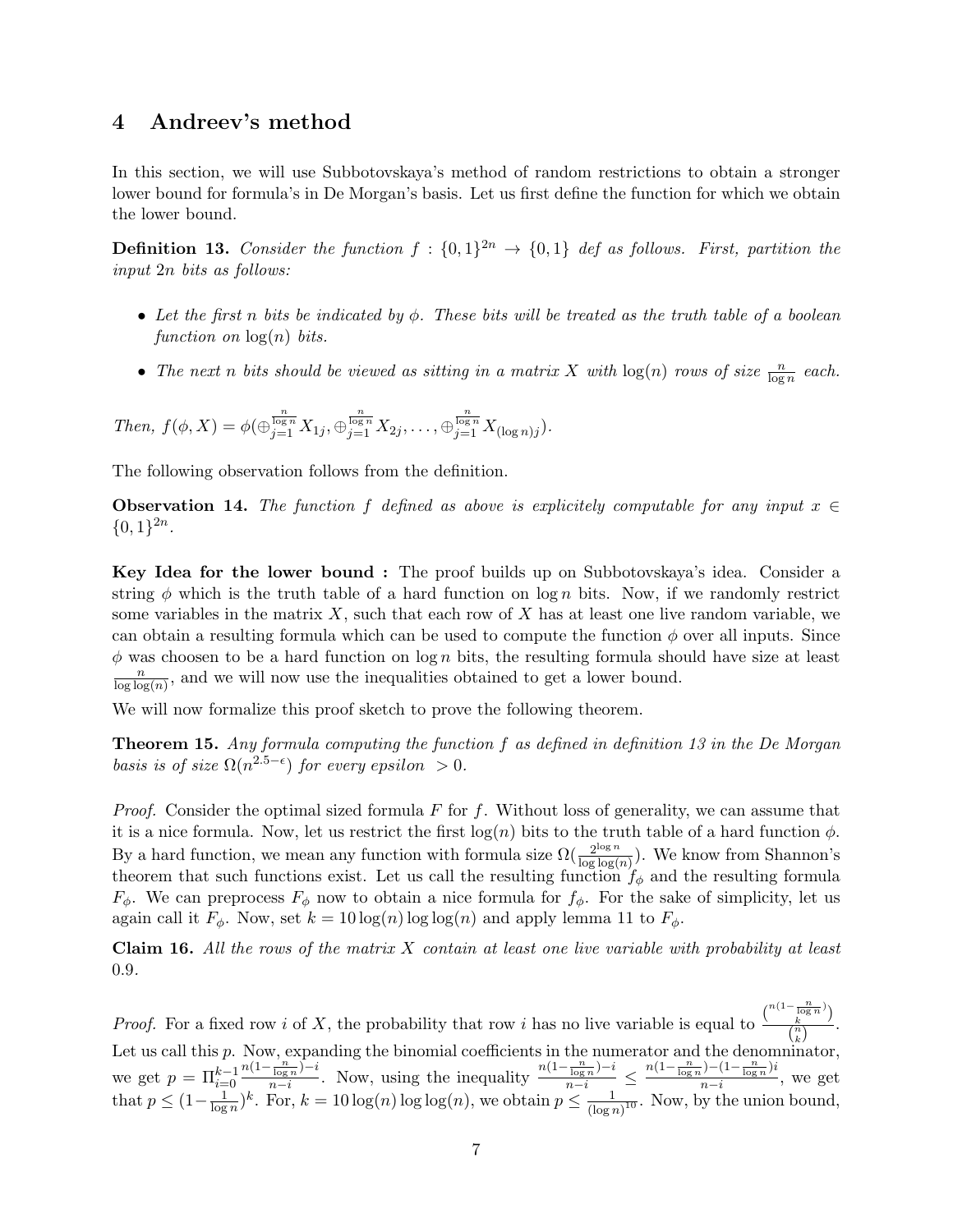there exists a row in X which contains no live variables with probability at most  $\log n * \frac{1}{\log n}$  $\frac{1}{(\log n)^{10}} \leq 0.1$ for large enough  $n$ .

Now, from lemma 11, the expected size of the formula after randomly restricting to  $k$  variables is at most  $|F|(\frac{k}{n})^{1.5}$ . Since formula size is a non negative random variable, Markov's inequality  $\overline{n}$ tells us that the formula size is larger than  $20|F|(\frac{k}{n})$  $\frac{k}{n}$ <sup>1.5</sup> with a probability at most 0.05. Hence, with probability at most 0.15 either of these bad events happen. So, with positive probability, the formula shrinks a lot and all of the rows in the matrix  $X$  have at least one live variable. Then, formula obtained at the end of the process can be used to compute the function  $\phi$ , which we know is hard. So, we have  $\frac{n}{\log \log(n)} \leq 20|F|(\frac{k}{n})$  $\frac{k}{n}$ , <sup>1.5</sup>. This implies  $|F| \ge \Omega(n^{2.5-\epsilon})$ , for every positive  $\epsilon$ .

 $\Box$ 

**Exercise:** For the function f defined in definition 13, show that f can be computed by a formula of size  $O(n^3)$ .

### 5 Lower Bounds over Full Binary Basis

All the above methods give a lower bound on the formula size over *De Morgan's basis*. A natural question would be to ask for a lower bound on the formula size of some explicit function over full binary basis. Recall that in the formula over full binary basis we are allowed to use a gate which computes arbitrary binary boolean operation.

#### 5.1 Nechiporuk's Method

Let us start by defining one notion.

**Definition 17.** Let  $f: \{0,1\}^n \to \{0,1\}$  be a function on n variables and Y be a subset of variables.  $N_f(Y)$  is the number of different functions  $g: \{0,1\}^Y \to \{0,1\}$  we can get when we fix all input bits not in Y.

Intuitively, larger the quantity  $N_f(Y)$  for a function f, harder is the function f and hence formula computing f should require large size. Nechiporuk's Method uses the above notion of "hard" function and gives a lower bound. We are now ready to define a function for which Nechiporuk obtained a lower bound.

**Definition 18.**  $f: \{0,1\}^n \to \{0,1\}$  be a boolean function on n variables. We can group variables to form a block i.e.

 $f(x_1, x_2, \dots, x_n) = f(\underbrace{x_1, \dots, x_c}, \underbrace{x_{c+1}, \dots, x_{2c}}, \dots \dots, \underbrace{x_{(b-1)c+1}, \dots, x_{bc}})$ 

So there are b blocks  $(Y_1, Y_2, \dots, Y_b)$  each having c variables. The function f is given as:

 $f(Y_1, Y_2, \dots, Y_b) = \begin{cases} 1 & \text{if all } Y_i's \text{ are distinct} \\ 0 & \text{otherwise} \end{cases}$ 0 otherwise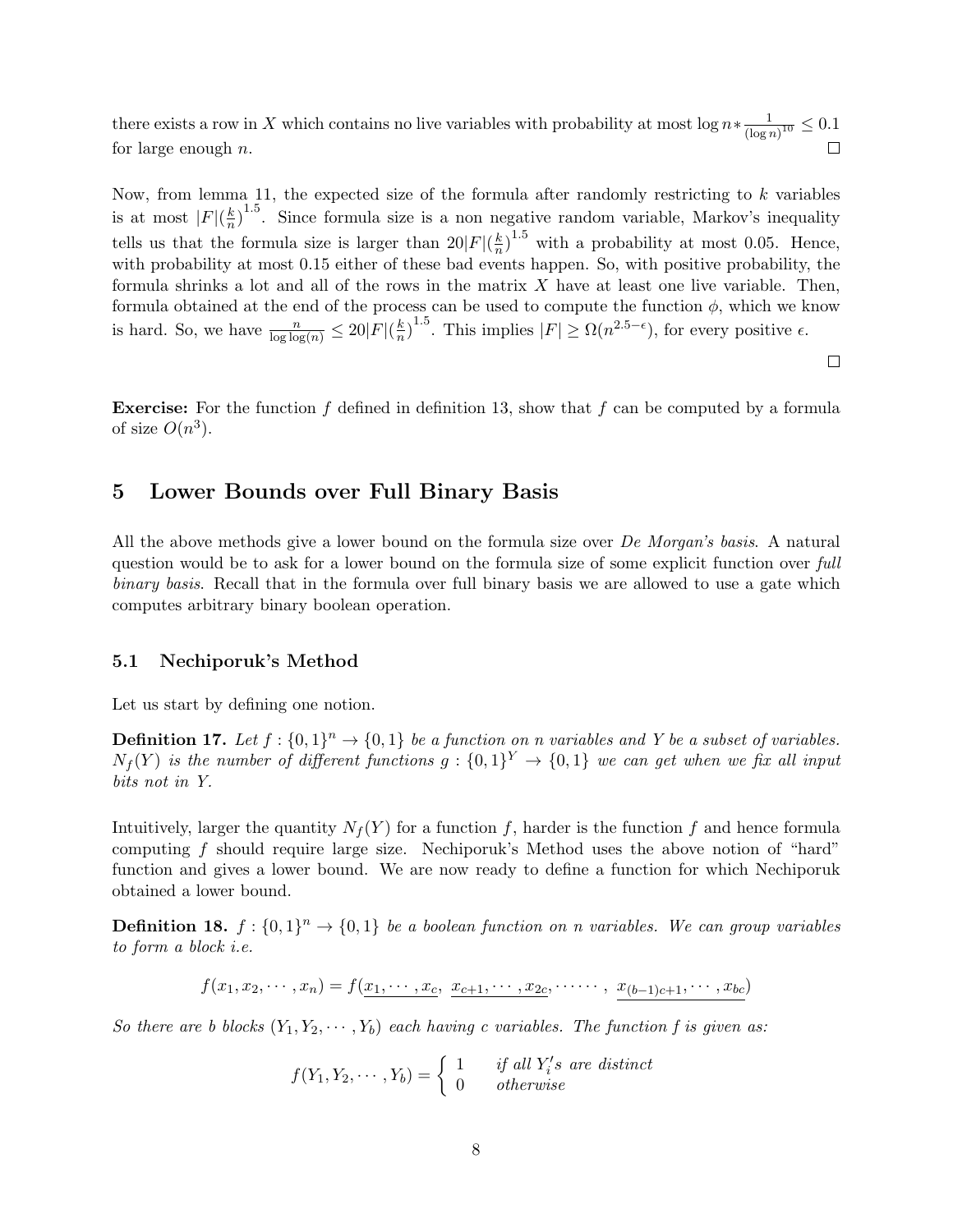**Theorem 19.** Size of formula over full binary basis computing function f defined above is at least  $\Omega\left(\frac{n^2}{\log^2}\right)$  $\frac{n^2}{\log^2 n} \log \log n$ .

*Proof.* It is easy to get a bound on  $N_f(Y_i)$  where f is defined as above. Consider fixing variables in the blocks  $\{Y_1, Y_2, \dots, Y_b\} \backslash \{Y_i\}$ . If at least two blocks have the same assignment then the function defined in  $Y_i$  is unique which is a zero function. On the other hand, if all blocks have different assignments then it defines unique function in  $Y_i$  for every such assignment (upto permutation of these assignments between blocks). Since there are  $2<sup>c</sup>$  different binary strings of length c and and if we choose any  $b-1$  different strings as an assignment for variables in blocks  $\{Y_1, Y_2, \cdots, Y_b\} \backslash \{Y_i\}$ , it gives followng simple relation:

$$
N_f(Y_i) = \binom{2^c}{b-1} + 1\tag{15}
$$

Consider a formula F for computing f. Let  $l(Y_i)$  be number of leaves labelled by variables in  $Y_i$  in F. When we fix the variables in  $\{Y_1, Y_2, \dots, Y_b\} \setminus \{Y_i\}$ , we can assume without loss of generality that the formula induced by fixing these varaibles has leaves labelled by variables in  $Y_i$  only and no leaf is labelled by 0 or 1. If we get an upper bound on number of functions computable on variables in  $Y_i$  by fixing variables in other bolcks in  $F$ , then using equation 15 it gives us a lower bound on number of leaves labelled by  $Y_i$  in F. Since number of internal nodes roughly equals number of leaves in a formula, if we restrict  $F$  to variables in  $Y_i$ , then total number of internal nodes is roughly  $l(Y_i)$ . Since the formula F is over full binary basis, we have 16 different possibilities of function that a particular internal node computes.

$$
\forall i, \quad \textit{Number of different functions} \\ computable on variables in \ Y_i \ \leq 16^{l(Y_i)} \tag{16}
$$

From equation 15 and 16,

$$
\forall i, \ l(Y_i) \ge \log \binom{2^c}{b-1}
$$

Since the formula size is atleast the number of leaves labelled by its variables,

$$
|F| \geq \sum_{i=1}^{b} l(Y_i)
$$
  
\n
$$
\geq b \log \binom{2^c}{b-1}
$$
  
\n
$$
\geq b(b-1) \log \left(\frac{2^c}{b}\right)
$$

We know that  $bc = n$ , by setting  $b = \frac{n}{\log n}$  $\frac{n}{\log n}$  and  $c = \log n$ , we get

$$
|F| = \Omega\left(\frac{n^2}{\log^2 n} \log \log n\right)
$$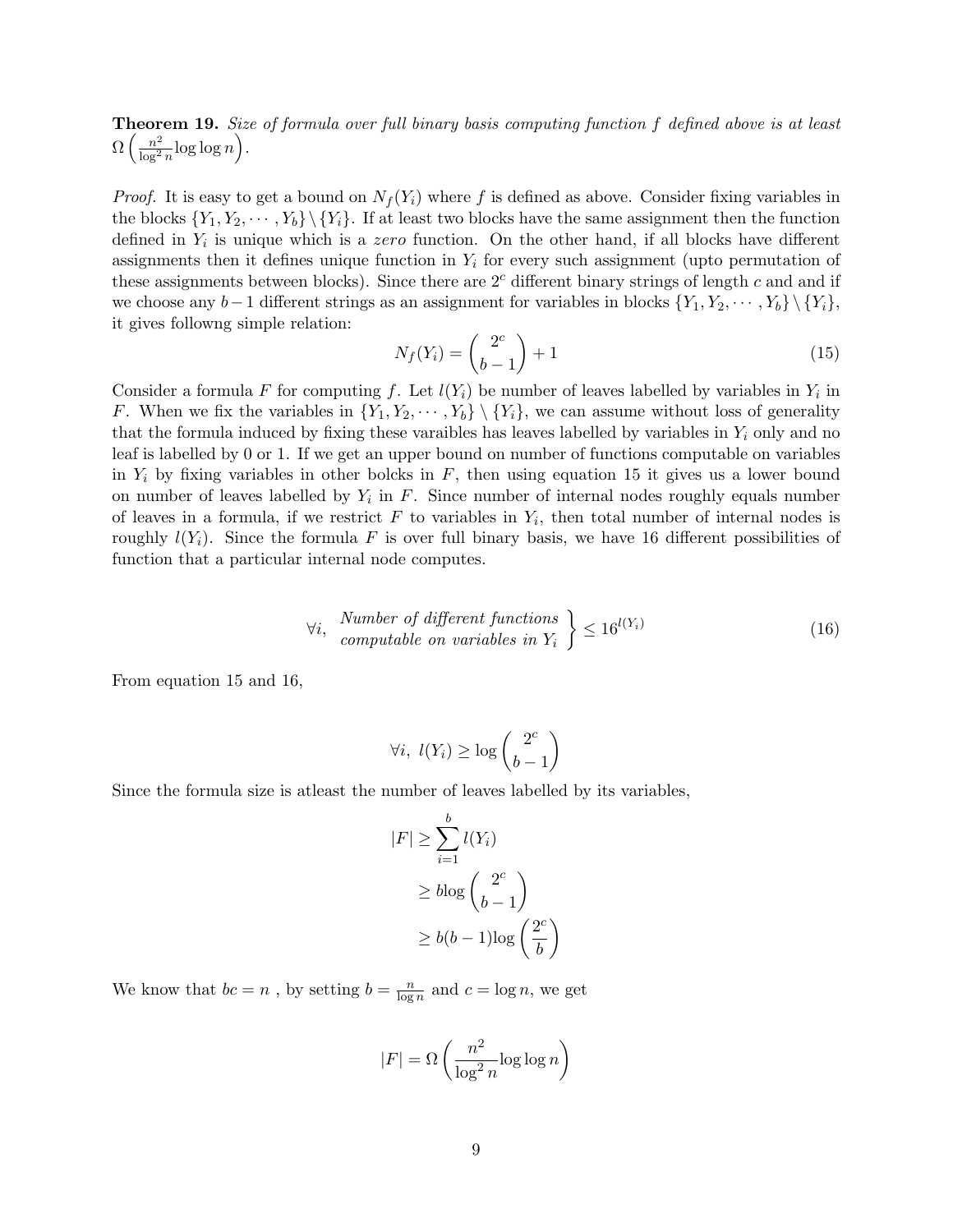By setting the values of b and c optimally in the above proof you can get a lower bound of  $\Omega\left(\frac{n^2}{\log n}\right)$  $\frac{n^2}{\log n}\bigg).$ Nechiporuk bound is the best known lower bound on the size of formulae over full binary basis.

**Exercise :** Show that by this method one cannot get a lower bound better than  $\Omega\left(\frac{n^2}{\log n}\right)$  $\frac{n^2}{\log n}\bigg).$ 

### 6 Randomized Circuits

Use of randomization is found to be useful in many applications. We can ask the same question about circuit complexity. Let us first formally define what randomized circuit is:

**Definition 20. Randomized circuits:** Let  $C(x_1, \dots, x_n, r_1, \dots, r_m)$  be a circuit. We say C computes function  $f: \{0,1\}^n \to \{0,1\}$  with error probability  $\epsilon$  if

$$
\forall x, Pr_{r \in \{0,1\}^m} [C(x,r) \neq f(x)] \le \epsilon
$$

then  $C$  is a randomized circuit for computing  $f$ .

We can ask several questions about randomized circuits

- 1. Can we have a function whose randomized circuit complexity is exponential in the number of variables?
- 2. Are randomized circuits more powerful than deterministic circuits?
- 3. Given a randomized circuit for a function, can we derandomized it?

#### 6.1 Hard functions for randomized circuits

Following theorem gives an affirmative answer for question 1.

**Theorem 21.** There exists a function  $f$  on  $n$  variables such that for all randomized circuits  $C$  of  $size << \frac{2^n}{n}$  $\frac{2^n}{n}$ , C cannot compute f.

Proof. Shannon's counting argument for deterministic circuits works in this case also since any fixed randomized circuits cannot compute two different functions.  $\Box$ 

#### 6.2 Derandomization

From definition 20, we can make the following observation:

**Observation 22.** If C is a randomized circuit computing f with some error probability  $\epsilon < 1/2$ then

$$
\exists rs.t. Pr_{x \in \{0,1\}^n} [C(x,r) = f(x)] \ge (1 - \epsilon)
$$

10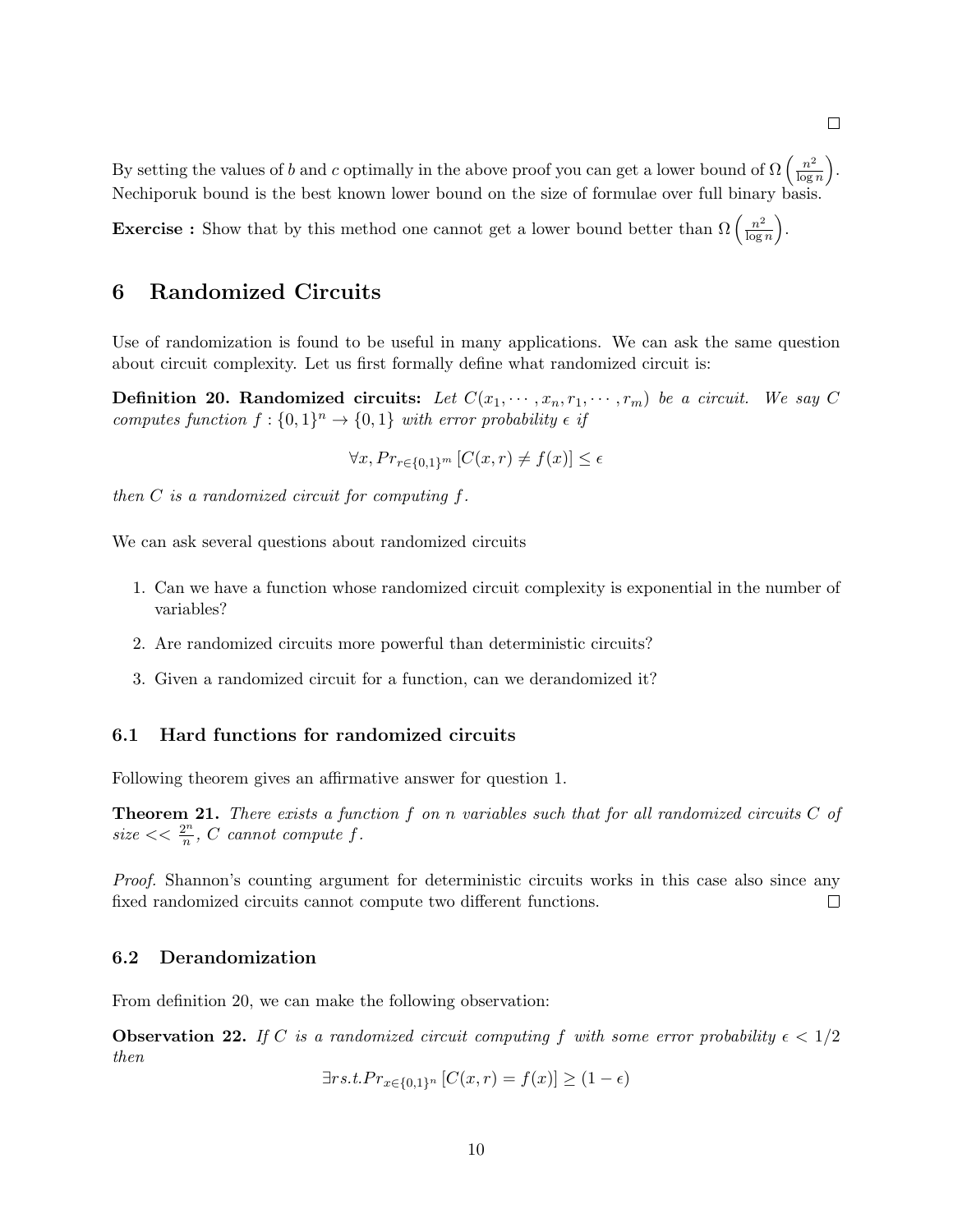It means if a randomized circuit C computes a function f then there exists one fixed string r that works for most of the inputs. When we talk about derandomizing a given circuit, we only allow blow up in size of circuit which is polynomial in size of given circuit. So the problem of derandomizing a circuit is equivalent to asking following question

1. Given a randomized circuit C computing a function f, can we find a cricuit C' of size  $O(|C|^k)$ for some constant k and a string r' such that  $C'(x, r') = f(x)$  for all x?

Surprisingly, the answer to the above question is also yes, given by following theorem

Theorem 23. For every randomized circuit of size s computing a function f, there exists a deterministic circuit of size at most polynomial in s computing the same function.

**Proof Idea :** We will prove above theorem by showing the existence of a circuit  $C'$  that outputs correct answer for every input, given a randomized circuit computing  $f$ . We will use the method of amplifying the success probability of a circuit by repetition. It is enough to show existence of a circuit computing f with error probability less than  $2^{-n}$ , since in this case by observation 22, there exists a string r' that works for more than  $(1 - 2^{-n})$  fraction of inputs. It means it works for every input! So by fixing such string r' in circuit  $C'$  we get a deterministic circuit computing f.

Before proving the theorem we prove the following lemma, the proof of the theorem follows directly for the lemma

**Lemma 24.** Suppose there exists a circuit  $C(x_1, x_2, \cdots, x_n, r_1, \cdots, r_m)$  computing a function f:  $\{0,1\}^n \rightarrow \{0,1\}$  with error probability 0.1 (0.1 can be replaced with any positive constant less than 0.5), then  $\exists$  circuit  $C'(x,r')$  such that  $C'$  computes f with error probability  $\leq \delta$ , where

- $\bullet\hspace{0.1cm} r'=(r_{1}^{'}% \rightarrow r_{1}^{'}\hspace{0.1cm} r_{2}^{'}\hspace{0.1cm}r_{1}^{'}\hspace{0.1cm}r_{2}^{'}\hspace{0.1cm}r_{1}^{'}\hspace{0.1cm}r_{2}^{'}\hspace{0.1cm}r_{1}^{'}\hspace{0.1cm}r_{2}^{'}\hspace{0.1cm}r_{1}^{'}\hspace{0.1cm}r_{1}^{'}\hspace{0.1cm}r_{1}^{'}\hspace{0.1cm}r_{1}^{'}\hspace{0.1cm}r_{1}^{'}\hspace{0.1cm}r_{$  $r'_{1}, \cdots, r'_{m'}), |r'_{i}$  $|i|=m$
- $m' = O\left(\log\left(\frac{1}{\delta}\right)\right)$
- $|C'| = poly \left( \log(\frac{1}{\delta}) \right) + |C|.O \left( \log(\frac{1}{\delta}) \right)$

*Proof.* We construct circuit C' as follows. C' consists of  $k = O(\log(1/\delta))$  copies of circuit C, each of these circuits  $C_1, C_2, \cdots, C_k$  has their own seperate random bits as an input. The k output bits is fed to  $MAJ$  and output of  $MAJ$  is the output of circuit  $C'$ . Clearly, circuit  $C'$  satisfies above three properties.

We will now show that the cricuit  $C'$  has desired error probability. Let  $Z_i$  be an indicator random variable which is 1 if  $C_i(x, s_i) \neq f(x)$  and 0 otherwise.

$$
Pr[Z_i = 1] = 0.1
$$

Let

$$
Z = \sum_{i=1}^{k} Z_i
$$

Then the expected value of  $Z$  is:

$$
\mathbb{E}[Z] = 0.1k
$$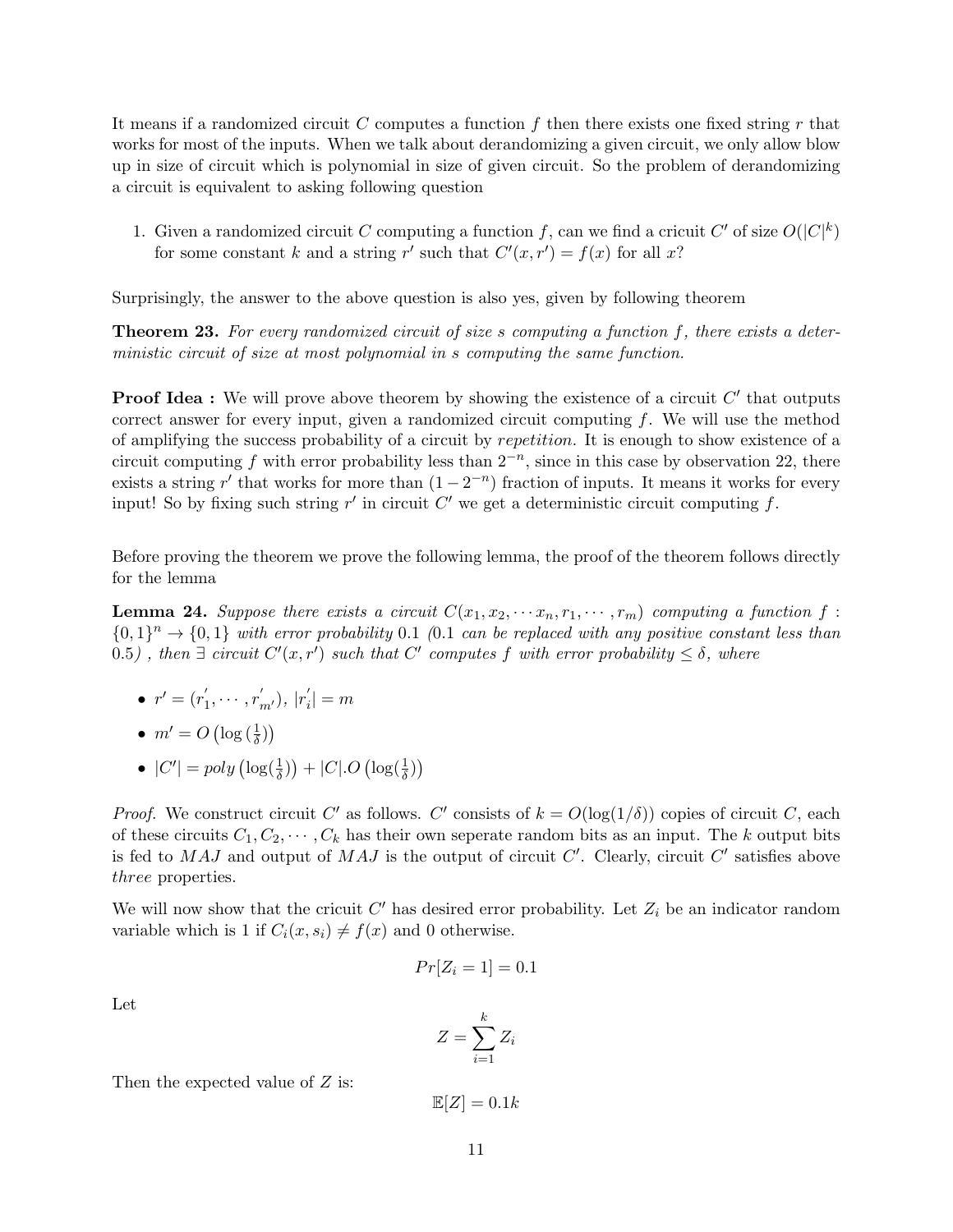

Figure 1: Construction of deterministic circuit from randomized circuit

Circuit C' outputs wrong answer iff more than half of the circuits  $C_1, C_2, \cdots, C_k$  output wrong answer. So  $Z > 0.5k$  is the event that circuit  $C'$  outputs wrong answer. Since the events  $Z_1, Z_2, \cdots, Z_k$ are independent events, we can apply Chernoff bounds. The probability that  $C'$  outputs wrong answer is bounded by :

$$
Pr[ C' \text{ outputs wrong answer}] = Pr[Z > 0.5k]
$$
  
\n
$$
\leq Pr[|Z - 0.1k| > 4 \times 0.1k]
$$
  
\n
$$
\leq e^{-O(k)}
$$
  
\n
$$
= e^{-O(\log(\frac{1}{\delta}))}
$$
  
\n
$$
< \delta
$$
\n(17)

 $\Box$ 

From the above lemma we can now prove theorem 23

**Proof of theorem 23 :** Setting  $\delta = 2^{-n}$ , we get

$$
m' = O\left(\log\left(\frac{1}{\delta}\right)\right) = O(n)
$$
  

$$
|C'| \leq poly(n) + O(|C|n)
$$

So the size of deterministic circuit is at most poly in size of orignal randomized circuit and the error probability of circuit  $C'$  is less than  $2^{-n}$ . Thus, the theorem follows.  $\Box$ 

#### 6.3 Pseudorandom Set

Motivation : Now that we know that every function being computed by a randomized circuit can also be computed by a deterministic circuit of about the same size, a natural question would be to find this circuit given the randomized circuit. From the proof discussed above, one way of